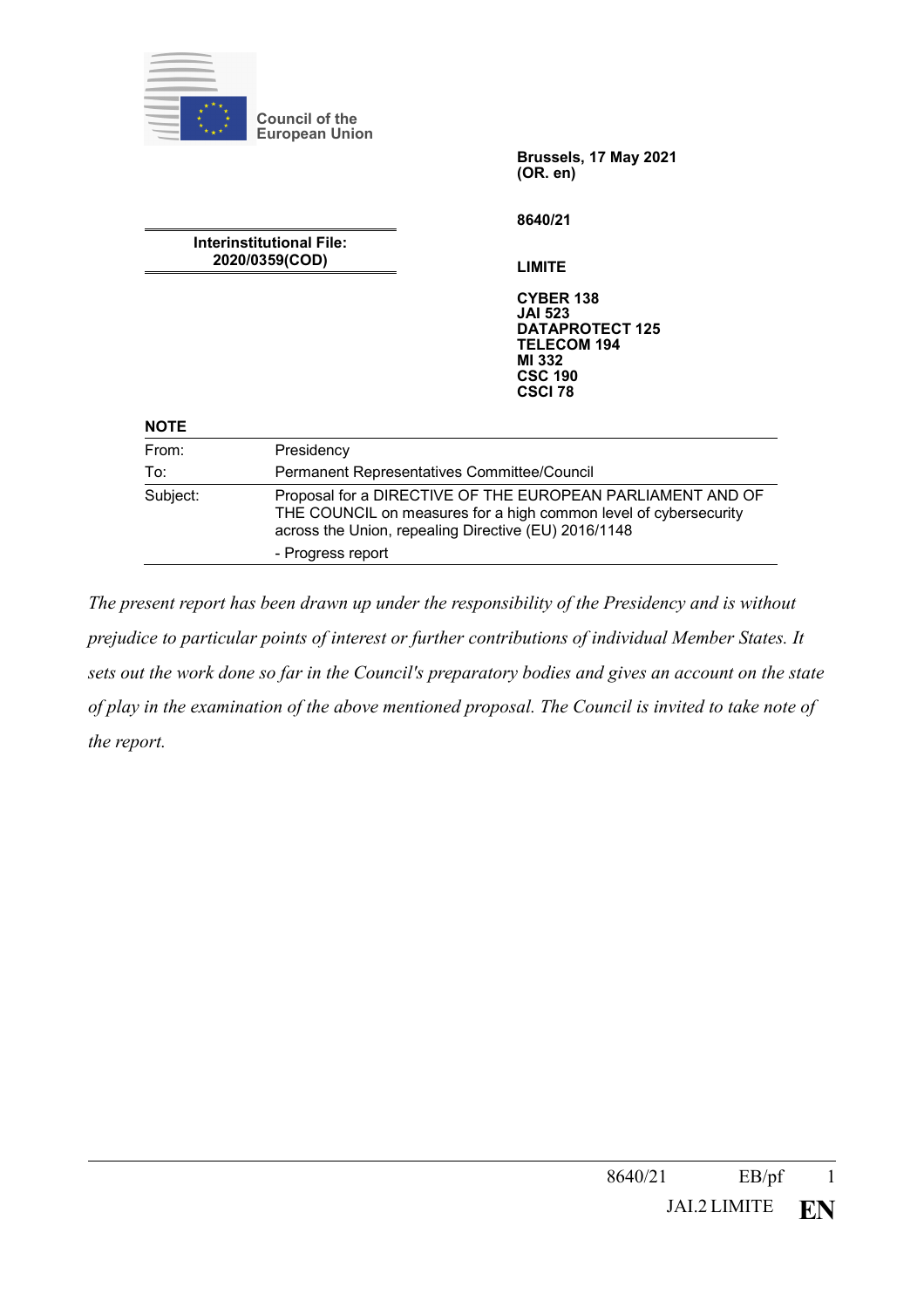## **I. INTRODUCTION**

- <span id="page-1-4"></span><span id="page-1-3"></span>1. On 16 December 2020, the Commission adopted the proposal for a Directive on measures for high common level of cybersecurity across the Union (revised NIS Directive or "NIS 2")**[1](#page-1-0)** with the aim to replace the current Directive on security of network and information systems ("the NIS Directive")<sup>[2](#page-1-1)</sup> The proposal was one of the actions foreseen in the EU's Cyb[e](#page-1-2)rsecurity Strategy for the Digital Decade<sup>3</sup> to build resilience to cyber threats and ensure citizens and businesses benefit from trustworthy digital technologies.
- <span id="page-1-5"></span>2. The aim of the proposal, based on Article 114 TFEU, is to further improve the resilience and incident response capacities of public and private entities, competent authorities and the Union as a whole. The proposal significantly broadens the scope of the current NIS Directive, addresses security of supply chains, strengthens the security requirements imposed and streamlines reporting obligations, while introducing more stringent supervisory measures and stricter enforcement. It also contains provisions addressing information sharing and cooperation on cyber crisis management at national and Union level. The proposal also provides for regulation of databases of domain registration data.

<span id="page-1-0"></span>Proposal for a Directive of the European Parliament and of the Council on measures for a **[1](#page-1-3)** high common level of cybersecurity across the Union, repealing Directive (EU) 2016/1148, COM(2020)823 final.

<span id="page-1-1"></span>Directive 2016/1148 of the European Parliament and of the Council of 6 July 2016 **[2](#page-1-4)** concerning measures for a high common level of security of network and information systems across the Union

<span id="page-1-2"></span>**[<sup>3</sup>](#page-1-5)** doc. 14133/20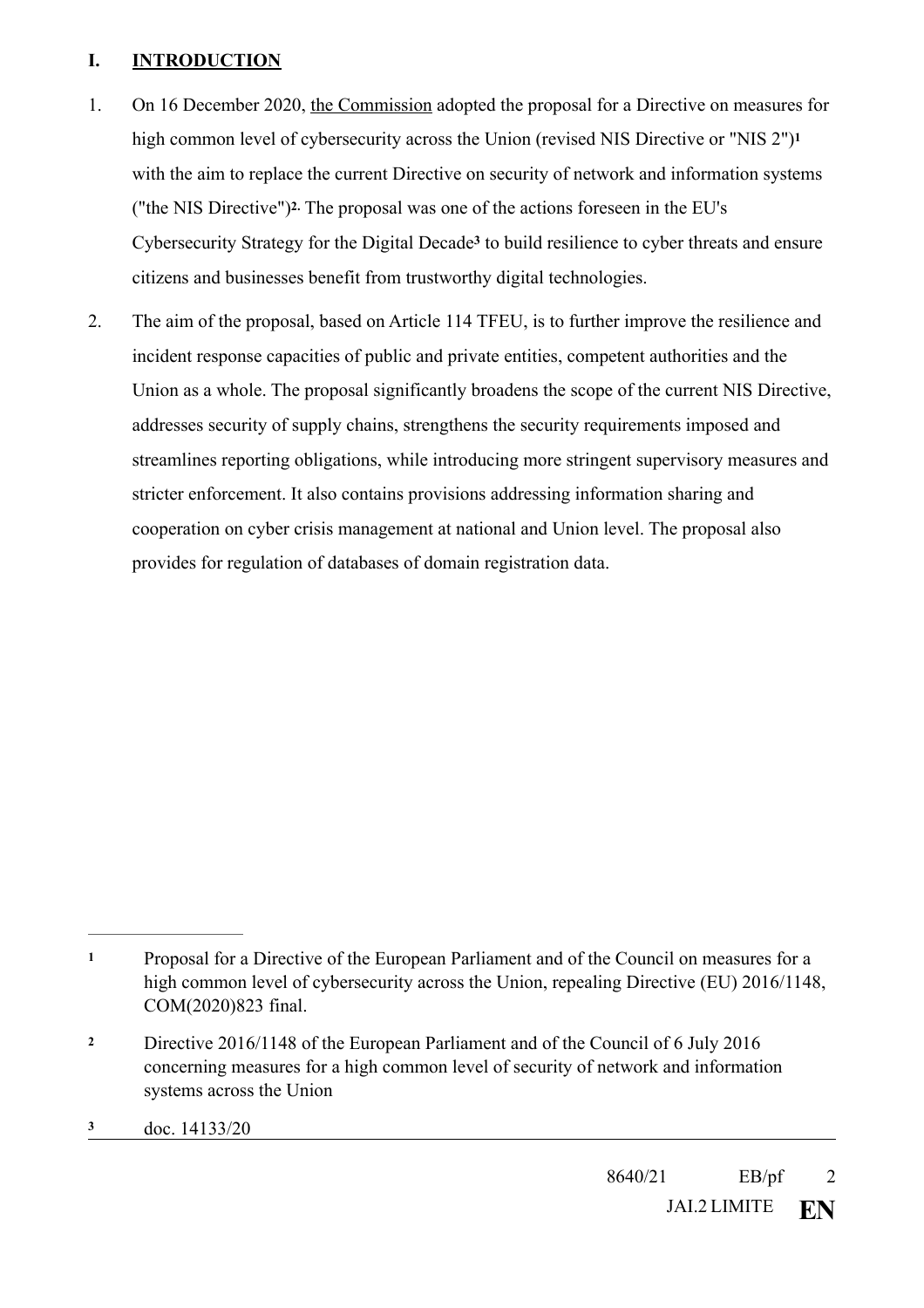- 3. In the European Parliament, the committee responsible for the proposal is the Committee on Industry, Research and Energy (ITRE), while the committees for opinion are the Foreign Affairs (AFET), Internal Market and Consumer Protection (IMCO), Transport and Tourism (TRAN) and Civil Liberties, Justice and Home Affairs (LIBE). The rapporteur for the file is Bart Groothuis (Renew, Netherlands). The Portuguese Presidency held an informal exchange of views with the ITRE rapporteur on 29 January 2021 on the file. On 12 April 2021, the Presidency engaged with representatives of the rapporteur for the opinion of the IMCO committee, Morten Lokkegaard (Renew, Denmark). On 16 April, the Portuguese Presidency held an informal exchange of views with the Head of Unit and other administrators from the ITRE committee on the file. The rapporteur has presented his draft report in the ITRE Committee on 03 May 2021<sup>[4](#page-2-0)</sup>.
- <span id="page-2-6"></span><span id="page-2-5"></span>4. The European Economic and Social Committee adopted its opinion on 28 April 2021<sup>[5](#page-2-1)</sup>.
- <span id="page-2-7"></span>5. On 3 February 2021, the Permanent Representatives Committee decided to consult the European Committee of Regions on the proposal<sup>[6](#page-2-2)</sup>. Thus far, the European Committee of the Regions has not given its opinion.
- <span id="page-2-8"></span>6. The European Data Protection Supervisor adopted its opinion on 11 March 2021<sup>[7](#page-2-3)</sup>.
- <span id="page-2-9"></span>7. In i[t](#page-2-4)s statement<sup>8</sup> of 26 February 2021, the European Council invited the co-legislators to swiftly take work forward, particularly on the revised Directive on security of network and information systems (NIS 2 Directive).

- <span id="page-2-1"></span>**[5](#page-2-6)** TEN/730-EESC-2020
- <span id="page-2-2"></span>**[6](#page-2-7)** 5573/21
- <span id="page-2-3"></span>**[7](#page-2-8)** Opinion 5/2021 on the Cybersecurity Strategy and the NIS 2.0 Directive
- <span id="page-2-4"></span>https://www.consilium.europa.eu/en/press/press-releases/2021/02/26/statement-of-the- **[8](#page-2-9)** members-of-the-european-council-25-26-february-2021/

<span id="page-2-0"></span><sup>2020/0359(</sup>COD) **[4](#page-2-5)**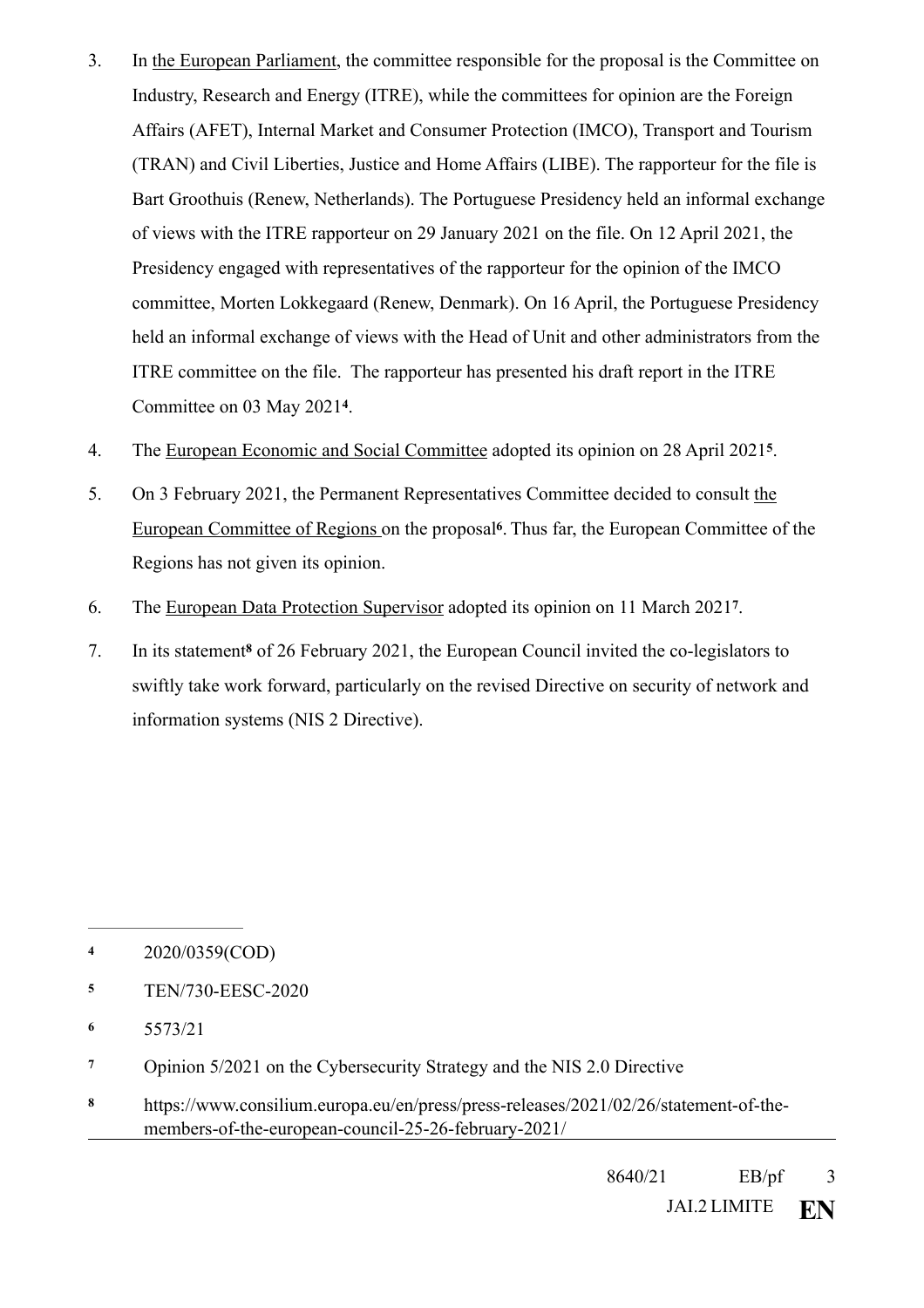<span id="page-3-1"></span>8. In it[s](#page-3-0) conclusions<sup>9</sup> of 22 March 2021 on the EU's Cybersecurity Strategy for the Digital Decade, the Council acknowledged the importance of a comprehensive and horizontal approach on cybersecurity in the Union, while fully respecting Member States' competences and needs as well as the importance of ongoing support for technical assistance and cooperation to build the capacity of Member States. Taking into account the evolution of the cyber threat landscape, the Council took note of the new proposal for a Directive on measures for a high common level of cybersecurity across the Union that builds upon the NIS Directive and reiterated its support to strengthening and harmonising national cybersecurity frameworks and sustained cooperation between Member States. Furthermore, it stressed the need for alignment and articulation of sectoral legislation in this domain.

## **II. WORK WITHIN THE COUNCIL PREPARATORY BODIES**

- 9. In the Council, the examination of the proposal is carried out in the Horizontal Working Party on Cyber Issues (hereinafter: HWPCI). At the informal videoconference meeting of the HWPCI on 17 December 2020, the Commission presented the new Cybersecurity Strategy and the proposal for the review of the NIS Directive. Subsequently, the Commission gave a more comprehensive presentation on the proposal on 12 January 2021.
- <span id="page-3-0"></span>10. During the informal videoconference of the HWPCI on 19 January 2021, the Portuguese Presidency outlined its methodology of work for the discussions of the NIS 2 Directive. The Presidency foresaw a careful read-through of the proposal, taking into account the important innovations included in the revised directive and allowing for delegations to comment and present questions in writing followed by clarifications by the Commission.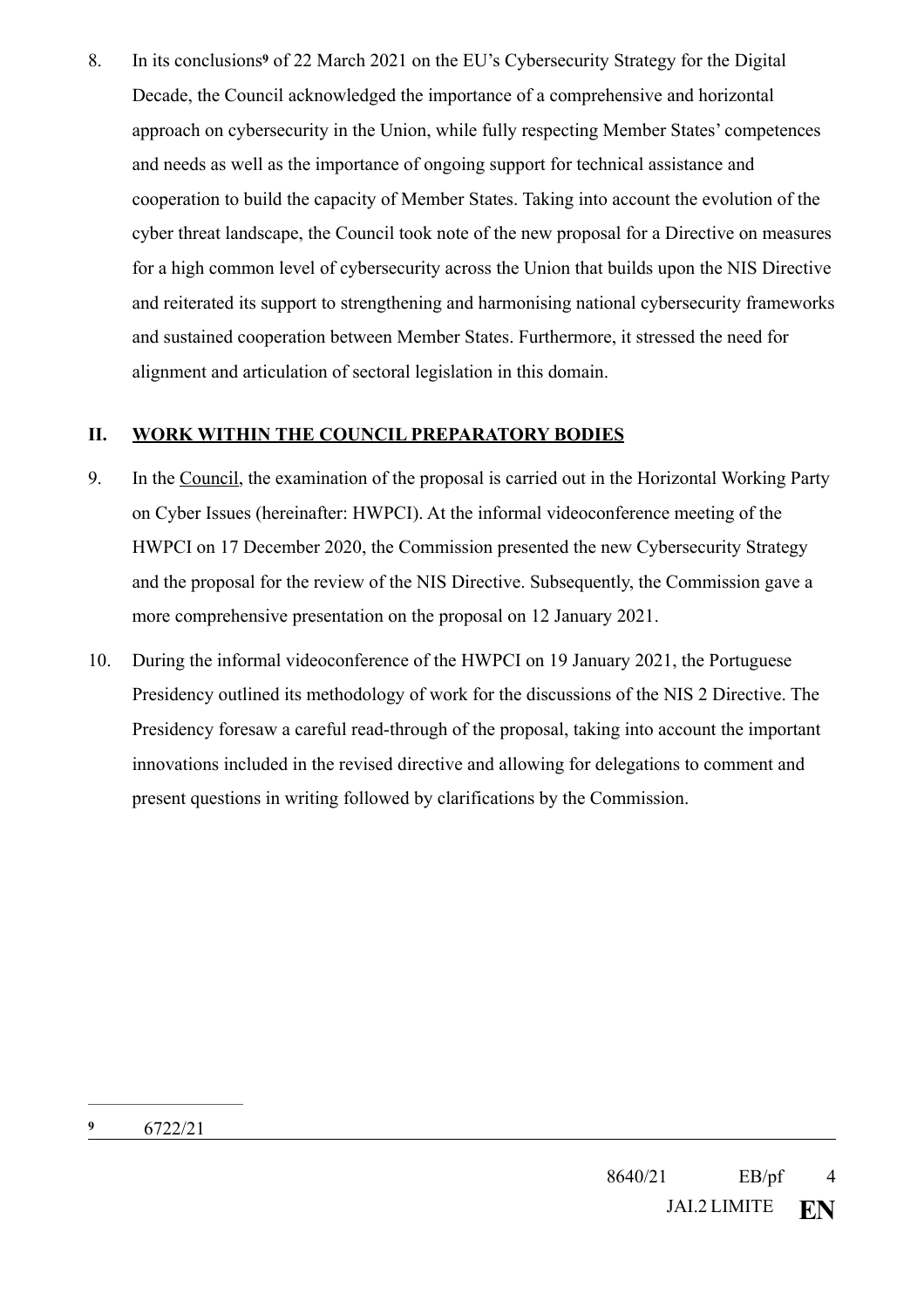- 11. Additionally, the HWPCI discussed the interaction of the revised NIS Directive with sectoral legislation, notably the Regulation on the resilience of critical entities (the "CER" Directive) and the Regulation on digital operational resilience for the financial sector ("DORA"). The Commission (DG HOME) presented the new proposal for the CER Directive, underlining the main elements of interaction with the NIS 2 Directive. The HWPCI meetings also touched upon links with the proposed Regulation on digital operational resilience for the financial sector by means of a discussion note from the Presidency of the Working Party on Financial Services (responsible for the negotiations of "DORA") and also a presentation of the nonpaper put forward in the context Working Party on Financial Services by three Member States on "correlation of NIS authorities and NCA under DORA". The Chair of the HWPCI also attended a meeting of the PROCIV Working Party to present the state of play of the discussions on the NIS 2 Directive. The Presidency regularly kept the HWPCI informed of the evolution of the relevant discussions in the PROCIV and the Working Party on Financial Services on their respective files, reiterating the need for close coordination at national level amongst different lead ministries for these files.
- 12. At its informal videoconferences on 2 and 9 February 2021, the HWPCI started examining the proposal with the first two articles ("Subject matter" and "Scope") and Annexes I and II. On the HWPCI meeting on 2 February, the HWPCI received a presentation from the Commission and the Chair of the NIS Cooperation group on the state of play of the work in the NIS Cooperation Group, including on its role in facilitating the implementation of the NIS Directive. In the aforementioned meeting, the Executive Director of ENISA also made a presentation of the Agency's Work Programme including information on the NIS Investments Study conducted by ENISA and its role in supporting Member States and EU Institutions in the implementation of policy and advice related to the NIS Directive. During these meetings, substantive discussions were held regarding the scope and questions were raised regarding proportionality.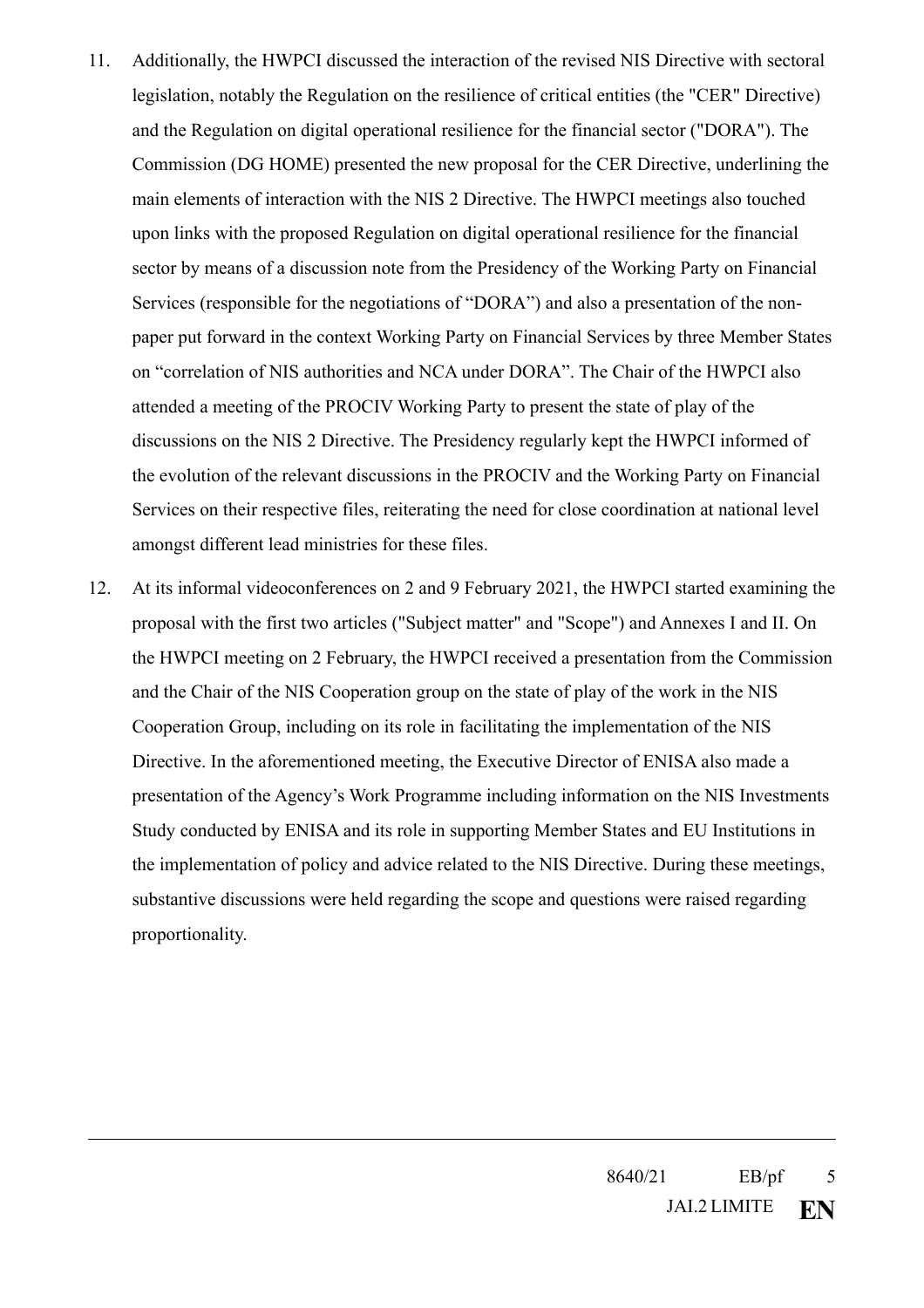- 13. During the HWPCI on 22 February 2021, the Commission presented the impact assessment for the review of the NIS Directive and discussions on the proposal continued with Articles 3 and 4 ("Minimum harmonisation" and "Definitions").
- 14. On 2 March 2021 the preliminary assessment of the proposal continued in the HWPCI meeting with extensive discussions on Articles 5 and 6 ("National cybersecurity strategies" and "Coordinated vulnerability disclosure and a European vulnerability registry"), with an extensive presentation by the Commission on Coordinated Vulnerability Disclosure and the EU Vulnerability Registry.
- 15. Discussions continued at the HWPCI meeting on 9 March 2021 with Articles 7 to 11 concerning cybersecurity crisis management frameworks, national competent authorities and single points of contact under the revised NIS Directive, Computer Security Incidents Response Teams (CSIRTs) including their requirements, tasks and cooperation at national level.
- 16. At its extraordinary meeting on 17 March 2021, the HWPCI discussed Articles 12 to 16 (Chapter III on "Cooperation") which includes the NIS Cooperation Group, CSIRTs Network, the European Cyber Crisis Liaison Organization Network (EU CyCLONe), the report on the state of cybersecurity in the Union and the issue of peer-reviews. In particular, a number of questions and clarifications were raised concerning these last two articles. Article 17 on "Governance" was also approached during this meeting in addition to a presentation by the Head of Team for Prevention and Outreach of EUROPOL's European Cyber Crime Centre (EC3) on the law enforcement authorities view on the revised NIS Directive.
- 17. At its meeting on 24 March 2021, the HWPCI looked into Chapter IV on Cybersecurity risk management and reporting obligations, namely, articles 18 ("Cybersecurity risk management measures"), 19 ("EU coordinated risk assessments of critical supply chains") and 20 ("Reporting obligations"), this last article being considered one of the core provisions of the NIS 2 Directive.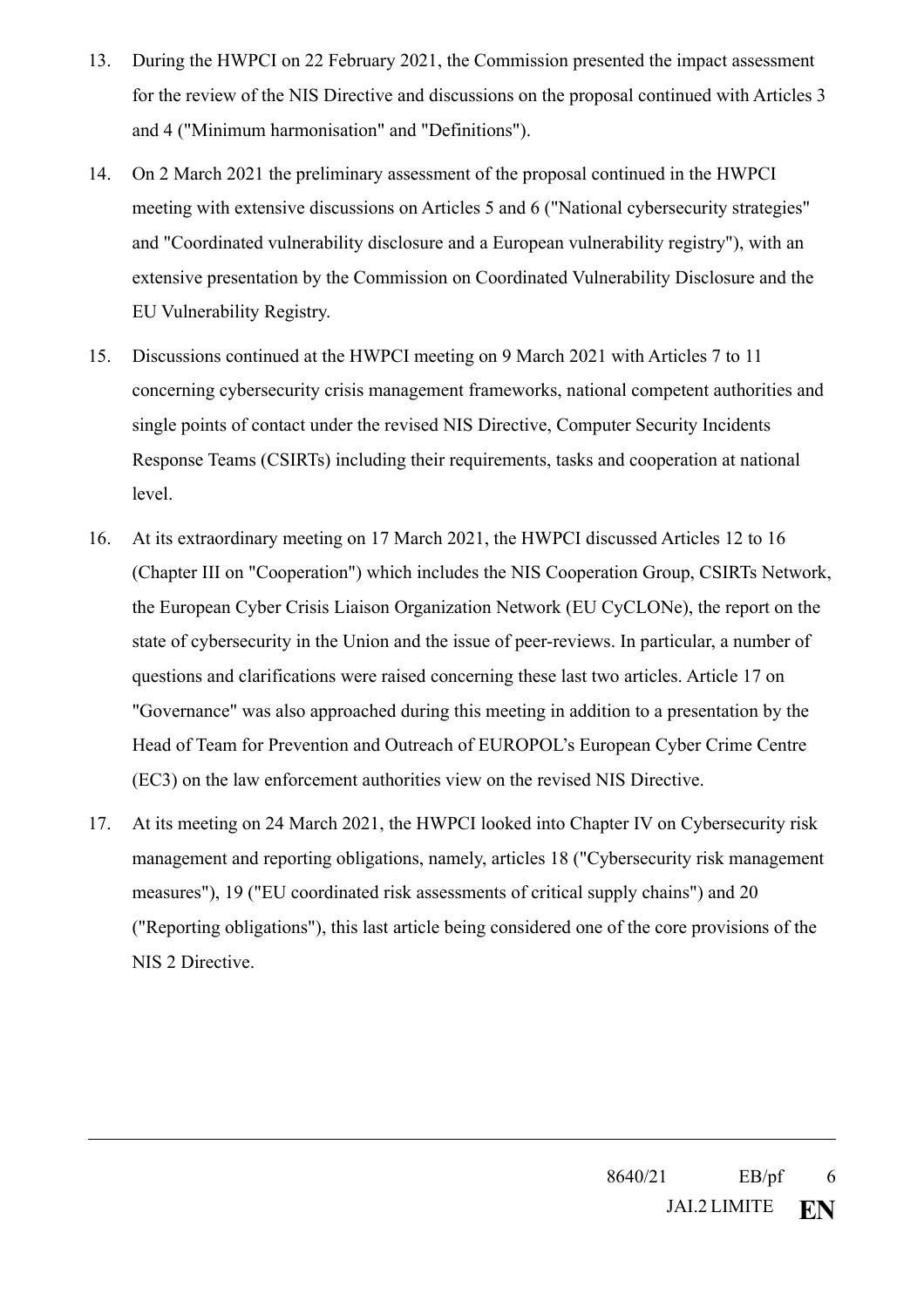- 18. At its meeting on 14 April, the HWPCI tackled articles 21 ("Use of European cybersecurity certification schemes"), 22 ("Standardisation") and 23 ("Databases of domain names and registration data") as well as the subsequent articles 24 and 25 ("Jurisdiction and registration"). Chapters V and VI (respectively on information sharing and on supervision and enforcement) were also discussed at this meeting. Due to their extensiveness and detail, articles 29 and 30 on supervision and enforcement for, respectively, essential and important, triggered numerous comments and questions from Member States. Similarly, substantial comments and questions were posed concerning articles 31, 32 and 33 on administrative fines, infringements entailing a personal data breach and penalties. Further clarification was also sought by Member States in relation to article 34 on mutual assistance.
- 19. The HWPCI addressed Chapter VII on Transitional and Final Provisions (article 35 to 43) at its meeting on 19 April, thereby concluding the read-through of the articles.
- 20. At its meeting on 28 April 2021, the HWPCI finalized the complete read-though of the proposal by addressing the recitals. This was the first physical meeting of the HWPCI held during the Portuguese Presidency on the NIS 2 Directive. A correlation table between the recitals and the relevant articles in the text had previously been shared by the Commission on 15 February 2021.
- 21. At its meeting on 5 May 2021, the HWPCI held a first exchange of views with a view to begin drafting on the file. In order to progress with the file, the Presidency has decided to begin the drafting process on the issue of the interaction of the revised NIS directive with relevant sectoral legislation. This decision was made based on the discussions held in the HWPCI during the read-through of the file as well as the fact that this issue had already been identified by Member States as important taking into account the specific reference included in the 22 March Council Conclusions on the EU's Cybersecurity Strategy for the Digital Decade on the matter. Member States have been requested to submit concrete text proposals on this issue until 14 May 2021.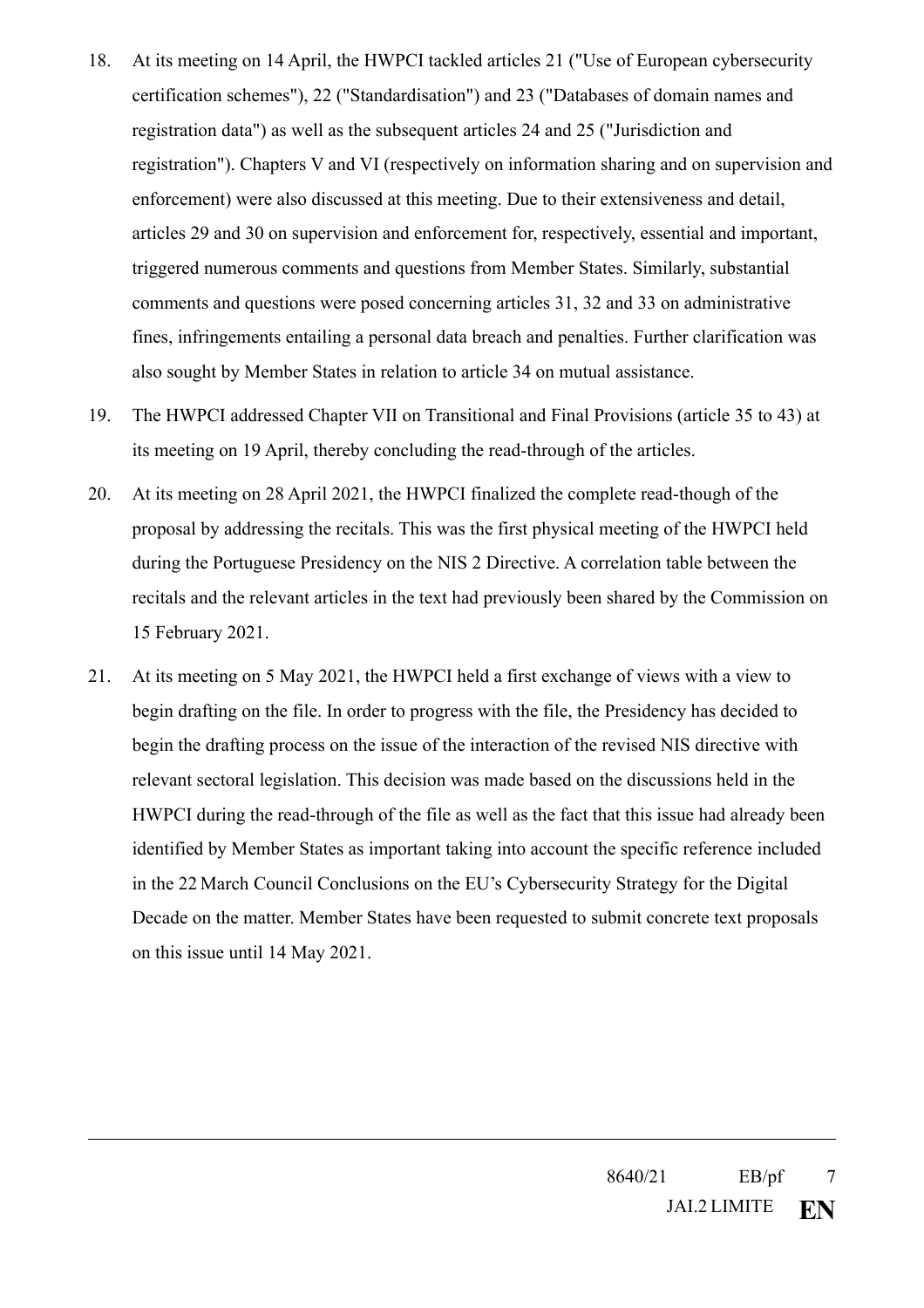- 22. So far, during the Portuguese Presidency, the HWPCI has dedicated 17 meetings to the presentation and read-through of the proposal. During these discussions, some Member States have indicated scrutiny reservations on all or parts of the proposal.
- 23. It is the Presidency's conviction that the careful read-through of the NIS 2 Directive has allowed Member States to receive detailed explanations from the Commission on the fundamental changes to the revised directive and, simultaneously, to highlight their main concerns regarding the proposal, thus facilitating and streamlining the future work with a view to reaching a general approach in due time.

## **III. SUBSTANCE**

- 24. In the discussions held in the HWPCI, while broadly welcoming the revised NIS Directive, Member States raised a number of key issues and concerns which should be reflected upon during the negotiation of the proposal.
- 25. One of the recurrent issues raised during the discussions has been the interaction of the revised NIS Directive and sectoral legislation. During the discussions held to date, a significant majority of Member States have stated that it is imperative to view the revised NIS Directive proposal as the horizontal framework for cybersecurity in the EU and that it should serve as a baseline standard for minimum harmonisation of all relevant sectoral legislation in this field.
- 26. Secondly, many concerns were raised regarding the significant expansion of the scope of the revised NIS Directive: the extent of essential and important entities falling within the scope of the directive; Member States' responsibilities to identify essential and important entities; the implications on the capacity of national competent authorities to monitor these lists of entities; specificities of the annexes detailing the essential and important entities falling under the scope e.g. the extensive inclusion of the food and transport sectors regardless of their importance to the respective sector; the limitations of introducing a size-cap threshold, especially when it comes to entities that provide more than one service or to small and micro entities with strong interdependencies with other services, resulting in cascading effects.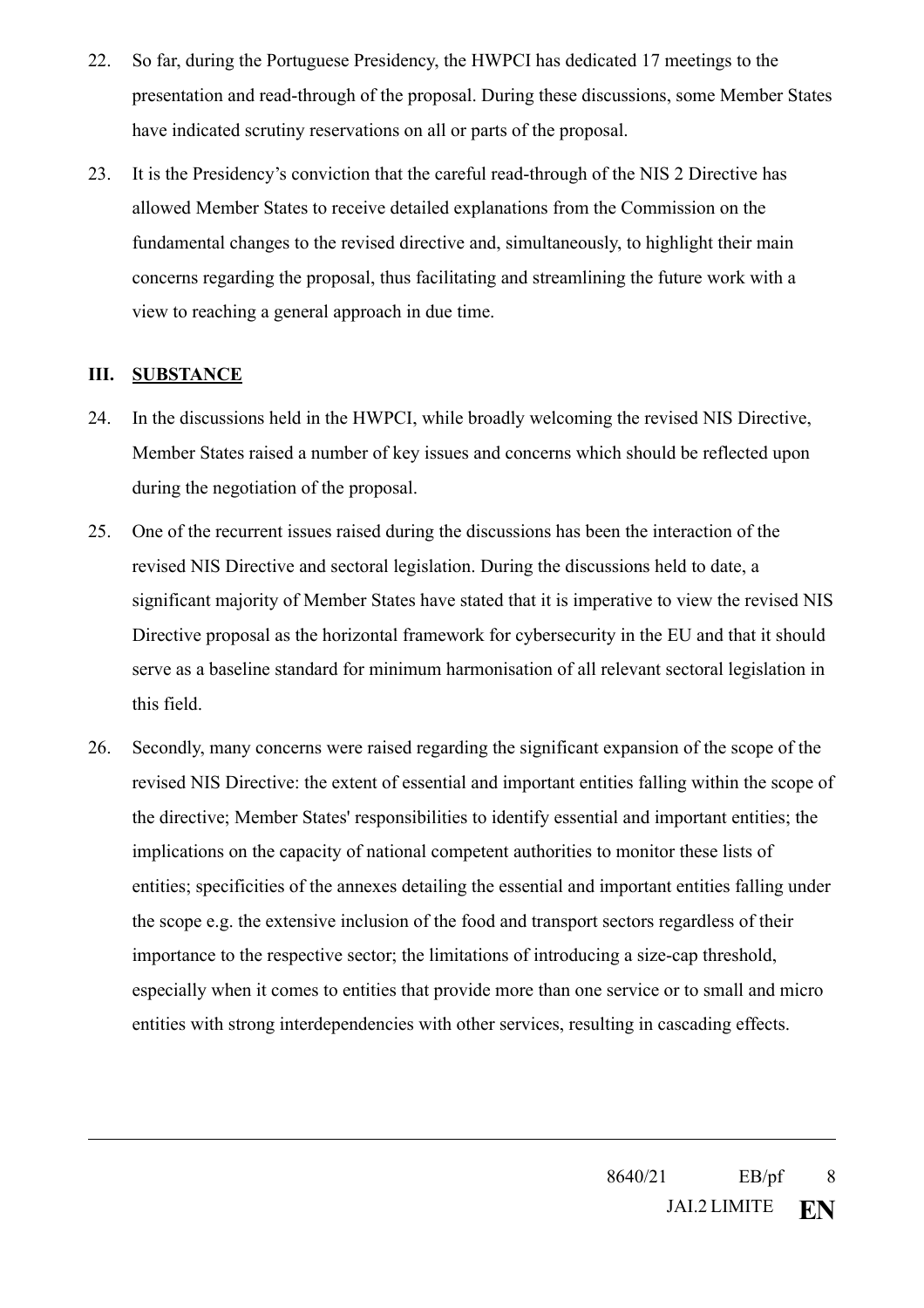- 27. Thirdly, the size-cap criteria as the sole element for consideration in terms of identification of essential and important entities to be covered under the scope of the directive has also been raised by some member states who would prefer, cumulatively, a risk-based approach or additional qualitative criteria introduced at national level. The Commission has been clear that the size-cap criteria is the most optimal, although perhaps not ideal, gauge in order to address the inefficient identification process resulting from the current NIS Directive and thereby avoiding fragmentation on the application of the future instrument.
- 28. Some Member States have questioned whether the Single Market legal basis (art. 114 TFEU) allows covering public administration under the scope of the revised directive. Three Member States voice their interest in receiving a written opinion from the Council Legal Service on this matter. Additionally, the criteria by which public administration entities shall be identified (Nomenclature of territorial units for statistics - NUTS) was questioned.
- 29. A fifth issue which has been highlighted by several Member States during the discussions, relates to national security concerns and the application, in practice, of the exclusion from the scope of the revised directive of public entities involved in the maintenance of public security, defence and national security.
- 30. Other issues of interest raised by Member States related to the linkages and possible duplications between the different structures, networks and mechanisms in the cybersecurity domain at EU level, notably with the introduction of the EU CyCLONe, but also in anticipation of upcoming proposals and/or initiatives such as the establishment of a Network of Security Operations Centres (SOCs) or the proposal on the Joint Cyber Unit.
- 31. Regarding the introduction of peer-reviews, some Member States have questioned the mandatory nature of this exercise and the mechanism to establish the respective methodology, raised queries on the confidentiality and availability of exchanged information and underlined the scarcity of resources available for conducting such reviews, particularly in smaller Member States.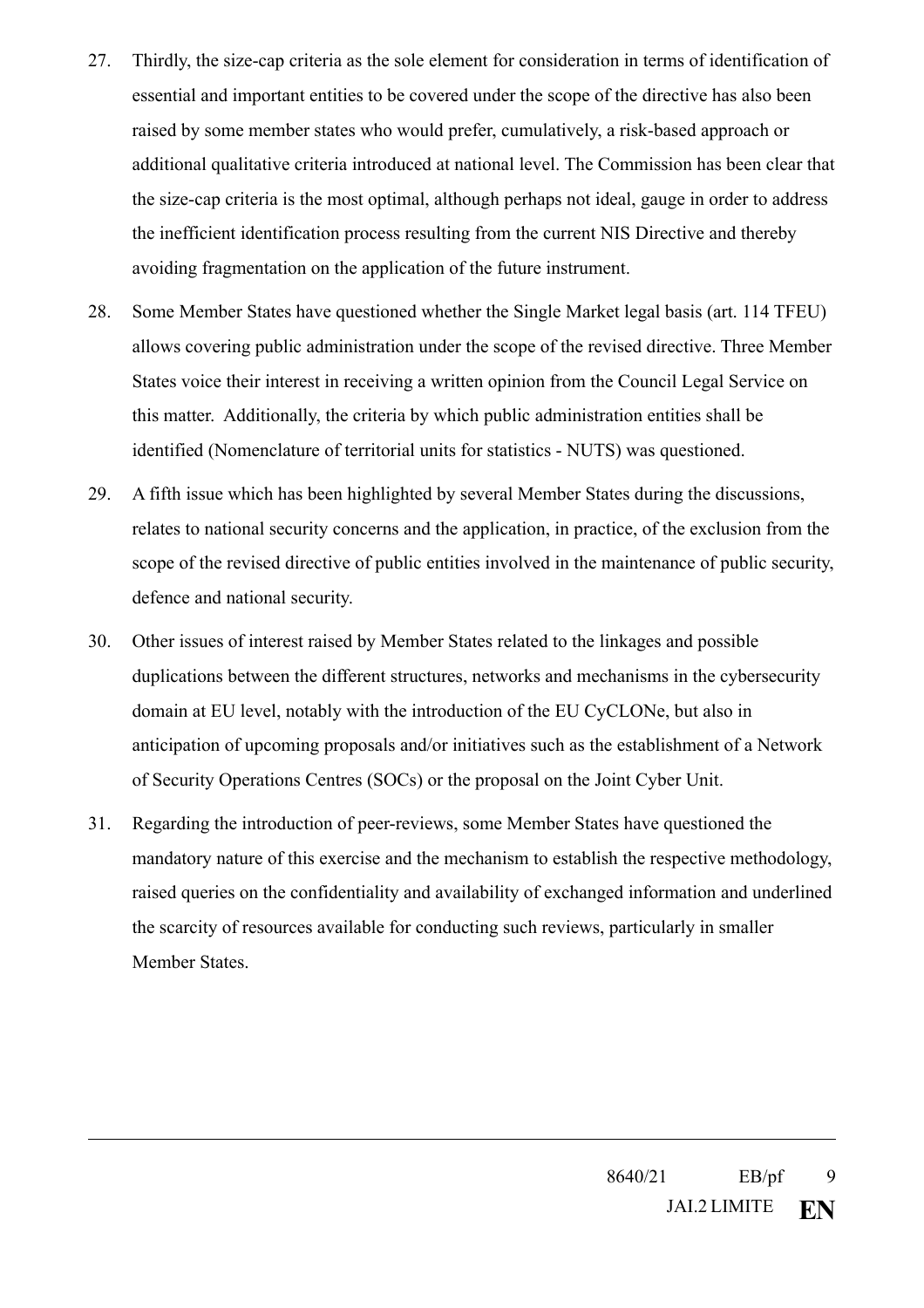- 32. Concerning supply chain security, and more specifically the cybersecurity risk management measures identified in article 18 and the EU coordinated risk assessments of critical supply chains in article 19 of the revised Directive proposal, the Commission has indicated that it is currently considering a comprehensive approach, including possible new horizontal rules to improve the cybersecurity of all connected products and associated services placed on the Internal Market.
- 33. As mentioned above, several questions were raised by Member States concerning Coordinated Vulnerability Disclosure (CVD) and the establishment of a European Vulnerability Registry by ENISA. The Commission gave a detailed presentation on these two issues indicating that their development would occur based on existing national and international best practices and procedures in this domain.
- 34. As regards reporting, Member States expressed views on administrative burdens, liability implications arising therefrom, the 24-hour notification timeline and on reporting in regard to significant cyber threats and near misses.
- 35. Reference to practical and legal considerations regarding the repeal of the relevant provisions of eIDAS and the EECC have also been raised by many Member States who have requested additional clarifications from the European Commission on these points.
- 36. Member States have also questioned the extensive powers foreseen for the Commission in the revised NIS Directive concerning the adoption of delegated and implementing acts. This included queries on the linkages with the Cyber Security Act as regards certification.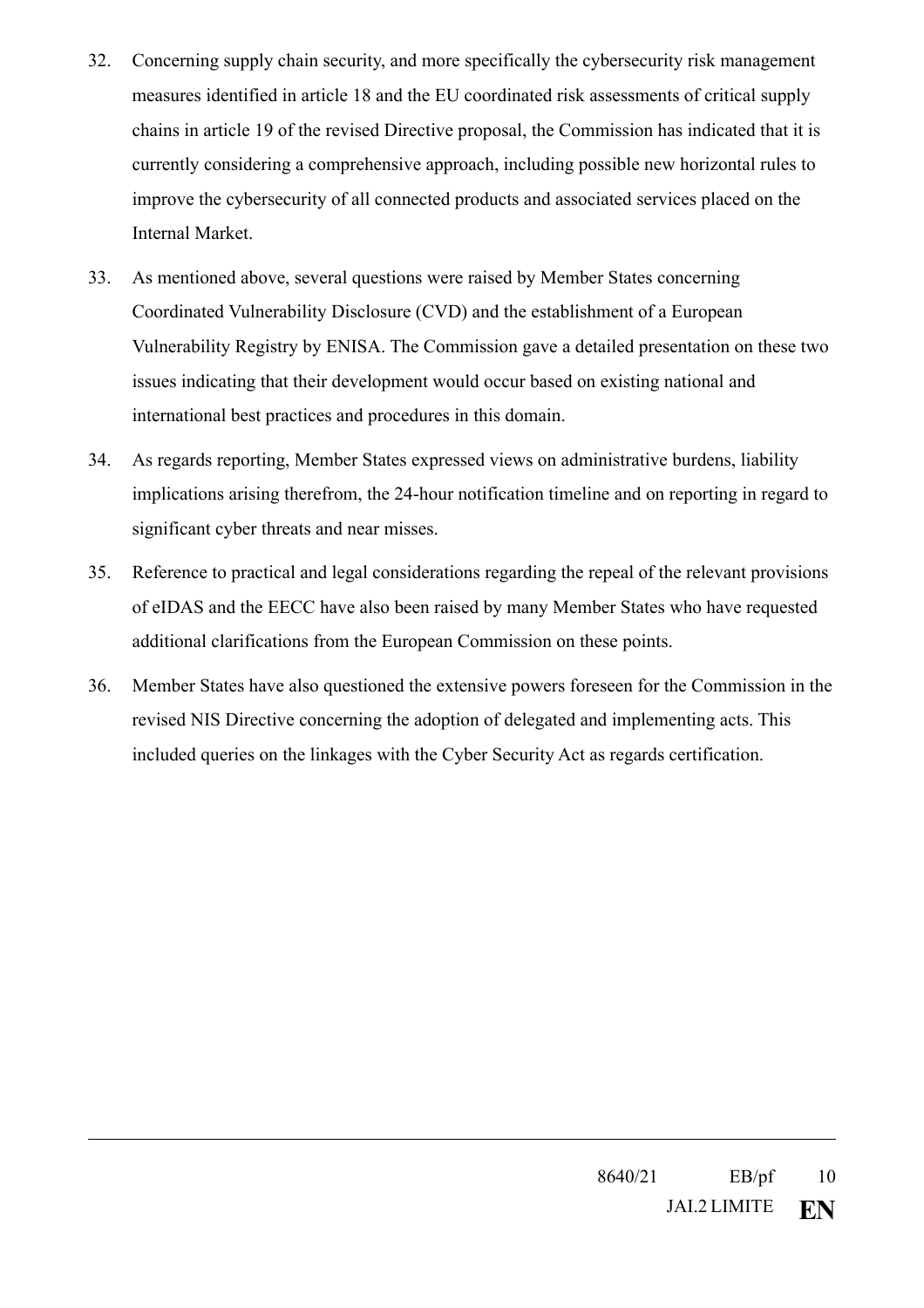## **IV. CONCLUSIONS**

- 37. The Presidency expresses its sincere appreciation for the committed engagement of the Commission during the thorough read-through process in seeking to answer and clarify the questions and comments presented by the Member States during the discussions.
- 38. Furthermore, the Presidency acknowledges the commitment by Member States to this process as was evidenced by the multiple detailed comments and questions put forward during the discussions. The Presidency if fully cognisant of the important efforts made by Member States in terms of inter-ministerial coordination at national level on the file.
- 39. Based on the discussions in the HWPCI outlined above, it is the Presidency's conviction that certain crucial elements of the revised NIS Directive proposal are not yet sufficiently mature to allow for fruitful progress in deliberations between the Member States concerning their drafting. The Presidency therefore believes that tackling the issue of the interaction of the revised NIS Directive with relevant sectoral legislation will allow for progress on the file and contribute to the necessary clarification between the relevant corresponding provisions of NIS 2 and other legal acts currently and/or soon to be under discussion in Council preparatory bodies (namely, but not limited to, DORA and CER). One must also bear in mind that each legal act in this interaction finds itself in different stages of the negotiation process within the competent Council preparatory bodies. Tackling the issue of interaction with relevant sectoral legislation in the drafting process of the NIS 2 Directive *ab initio* should allow for the negotiations of the different legal acts to proceed smoothly, independently and on solid ground.